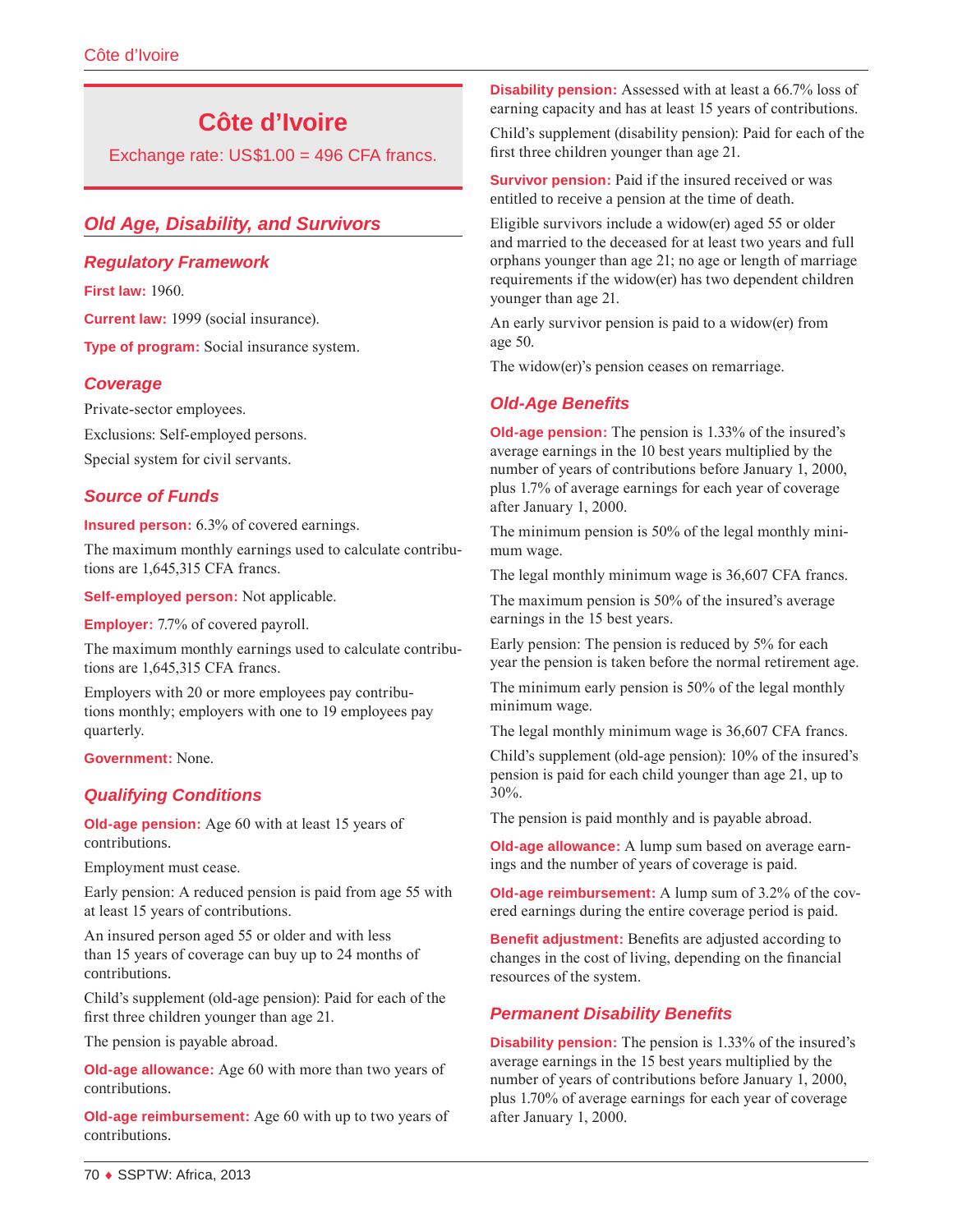Child's supplement (disability pension): 10% of the insured's pension is paid for each child younger than age 21, up to 30%.

The pension is paid monthly.

Benefit adjustment: Benefits are adjusted according to changes in the cost of living, depending on the financial resources of the system.

#### *Survivor Benefits*

**Survivor pension:** 50% of the old-age or disability pension the deceased received or was entitled to receive is paid to a widow(er). If there is more than one widow, the pension is split equally.

Early pension: The pension is reduced by 5% for each year the pension is taken before age 55.

The pension is paid monthly.

**Full orphan's pension:** Each eligible orphan receives 20% of the old-age or disability pension the deceased received or was entitled to receive.

All full orphans' benefits combined must not exceed 100% of the deceased's pension.

The pension is paid monthly.

Benefit adjustment: Benefits are adjusted according to changes in the cost of living, depending on the financial resources of the system.

## *Administrative Organization*

Ministry of Employment, Social Affairs and Professional Formation ([http://www.formation.gouv.ci\)](http://www.formation.gouv.ci) provides technical supervision.

Ministry of Economy and Finance ([http://www.finances](http://www.finances.gouv.ci) [.gouv.ci](http://www.finances.gouv.ci)) provides financial supervision.

Social Insurance Institute and National Social Insurance Fund ([http://www.cnps.ci\)](http://www.cnps.ci), managed by a tripartite board, administers the program.

# *Sickness and Maternity*

#### *Regulatory Framework*

**First law:** 1955.

**Current law:** 1999 (social insurance).

**Type of program:** Social insurance system. Cash maternity and medical benefits only.

## *Coverage*

Employed women, including temporary, fixed-term, and day laborers in the public sector.

Voluntary coverage is available.

Special system for civil servants.

#### *Source of Funds*

**Insured person:** None.

**Self-employed person:** Participation is voluntary.

**Employer:** 0.75% of covered payroll.

The maximum monthly earnings used to calculate contributions are 70,000 CFA francs.

Employers with 20 or more employees pay contributions monthly; employers with one to 19 employees pay quarterly.

**Government:** None; contributes as an employer for publicsector employed women who are not civil servants.

#### *Qualifying Conditions*

**Cash sickness benefits:** No statutory benefits are provided.

**Cash maternity benefits:** Must have at least three months of insured employment and must stop work after 7.5 months of pregnancy.

#### *Sickness and Maternity Benefits*

**Sickness benefit:** No statutory benefits are provided.

**Maternity benefit:** 100% of the insured's last earnings is paid for six weeks before and eight weeks after the expected date of childbirth; may be extended up to 11 weeks if there are complications arising from pregnancy or childbirth.

#### *Workers' Medical Benefits*

**Medical benefits:** Community health centers under the National Social Insurance Fund provide medical care.

Employers must provide medical services for their workers.

From the third month of pregnancy, the cost of medical care, medicine, and hospitalization is reimbursed according to a schedule in law.

#### *Dependents' Medical Benefits*

**Medical benefits for dependents:** Community health centers under the National Social Insurance Fund provide medical care to the insured's dependents.

#### *Administrative Organization*

Ministry of Employment, Social Affairs and Professional Formation ([http://www.formation.gouv.ci\)](http://www.formation.gouv.ci) provides technical supervision.

Ministry of Economy and Finance ([http://www.finances](http://www.finances.gouv.ci) [.gouv.ci](http://www.finances.gouv.ci)) provides financial supervision.

Social Insurance Institute and National Social Insurance Fund ([http://www.cnps.ci\)](http://www.cnps.ci), managed by a tripartite board, administers the program.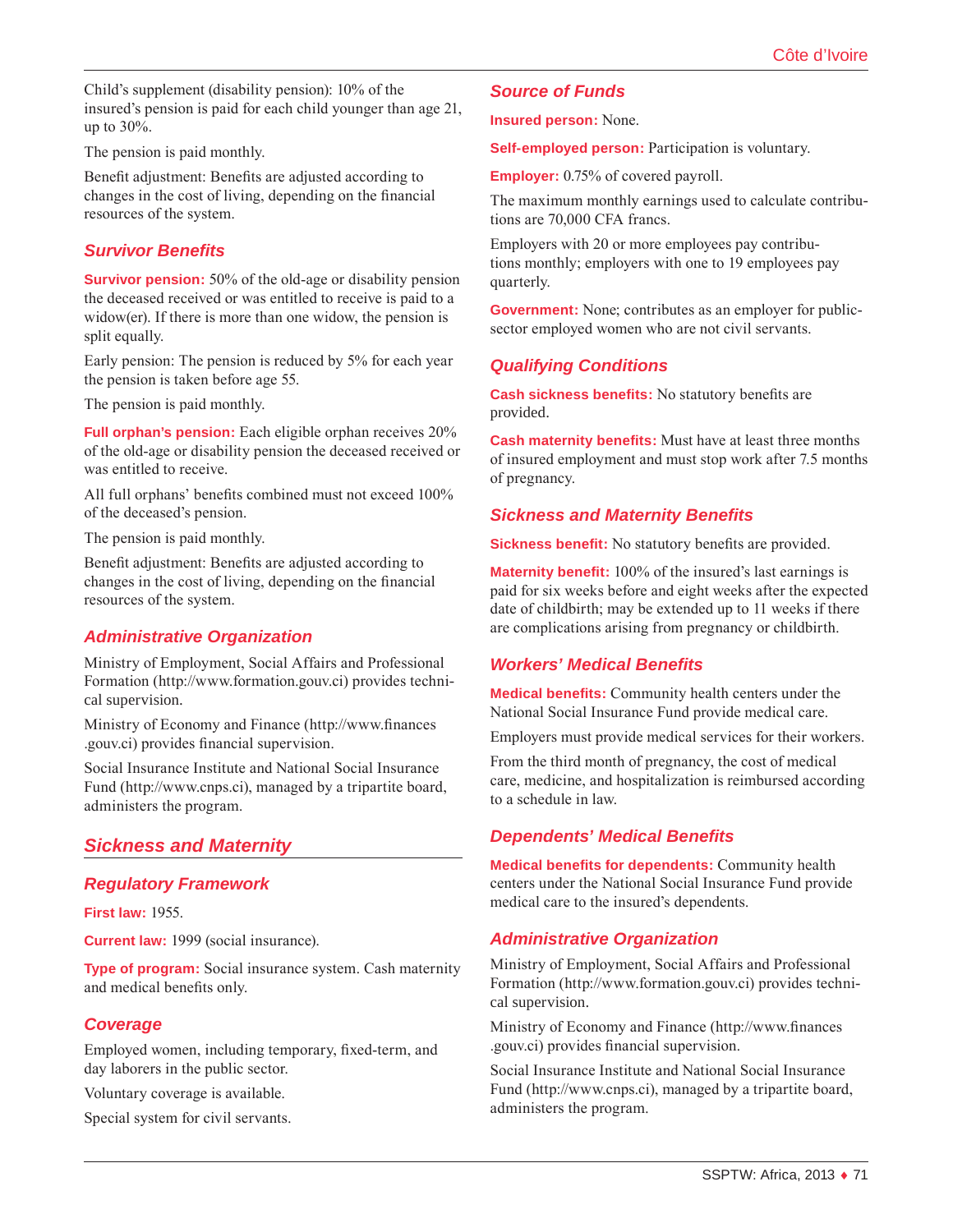# *Work Injury*

## *Regulatory Framework*

**First law:** 1957.

**Current law:** 1999 (social insurance).

**Type of program:** Social insurance system.

# *Coverage*

Employed persons, seamen, certain members of cooperatives, apprentices, students in technical colleges.

Voluntary coverage for self-employed persons for all permanent work injury benefits.

# *Source of Funds*

**Insured person:** None.

**Self-employed person:** Participation is voluntary. Contributions vary according to the assessed degree of risk.

**Employer:** 2% to 5% of covered payroll, according to the assessed degree of risk.

The maximum monthly earnings used to calculate contributions are 70,000 CFA francs.

Employers with 20 or more employees pay contributions monthly; employers with one to 19 employees pay quarterly.

**Government:** None.

# *Qualifying Conditions*

**Work injury benefits:** There is no minimum qualifying period. Accidents that occur while commuting to and from work are covered.

## *Temporary Disability Benefits*

100% of earnings is paid for an initial period defined according to a schedule in law; 50% of earnings after this period and up to the 28th day after the accident or after the occupational disease began; thereafter, 66.7% of earnings.

The benefit is paid from the day after the disability began or the first medical exam related to the occupational disease until full recovery or certification of a permanent disability.

# *Permanent Disability Benefits*

**Permanent disability pension:** If the insured is assessed with a total disability, the pension is 100% of the insured's annual earnings.

Partial disability: A percentage of the full disability pension is paid according to the assessed degree of disability.

If the assessed degree of disability is at least 10%, the minimum annual earnings used to calculate benefits are 950,553 CFA francs.

Constant-attendance supplement: If the insured requires the constant attendance of others to perform daily functions, 40% of the insured's annual earnings used to calculate benefits is paid.

Pensions are paid monthly if the assessed degree of disability is 75% or more; otherwise, quarterly or annually.

If the assessed degree of disability is more than 10%, the pension may be partially paid as a lump sum after receiving the pension for five years; if it is 10% or less, the total remaining pension may be paid as a lump sum after receiving the pension for five years.

Benefit adjustment: Benefits are adjusted annually according to changes in the average covered wage.

## *Workers' Medical Benefits*

Benefits include medical and surgical care; the cost of hospitalization, medicine, appliances, and rehabilitation; and all other necessary costs.

## *Survivor Benefits*

**Survivor pension:** 30% of the deceased's annual earnings is paid to a widow(er) who was married to the deceased before the accident occurred. If there is more than one widow, the pension is split equally.

If the widow(er) does not have an eligible dependent child, the survivor pension ceases on remarriage.

Remarriage allowance: A lump sum of three years of pension is paid.

**Orphan's pension:** 15% of the deceased's annual earnings is paid for each of the first two orphans younger than age 16 (age 21 if the orphan is a student or has an incurable disease); 10% for each additional eligible orphan; 20% for each full orphan.

#### **Dependent parent's and grandparent's pension:** 10%

of the deceased's earnings is paid to each dependent parent and grandparent.

All survivor benefits combined must not exceed 85% of the deceased's earnings.

**Funeral grant:** A lump sum of 25% of 950,553 CFA francs is paid.

Benefit adjustment: Benefits are adjusted annually according to changes in the average covered wage.

## *Administrative Organization*

Ministry of Employment, Social Affairs and Professional Formation ([http://www.formation.gouv.ci\)](http://www.formation.gouv.ci) provides technical supervision.

Ministry of Economy and Finance ([http://www.finances](http://www.finances.gouv.ci) [.gouv.ci](http://www.finances.gouv.ci)) provides financial supervision.